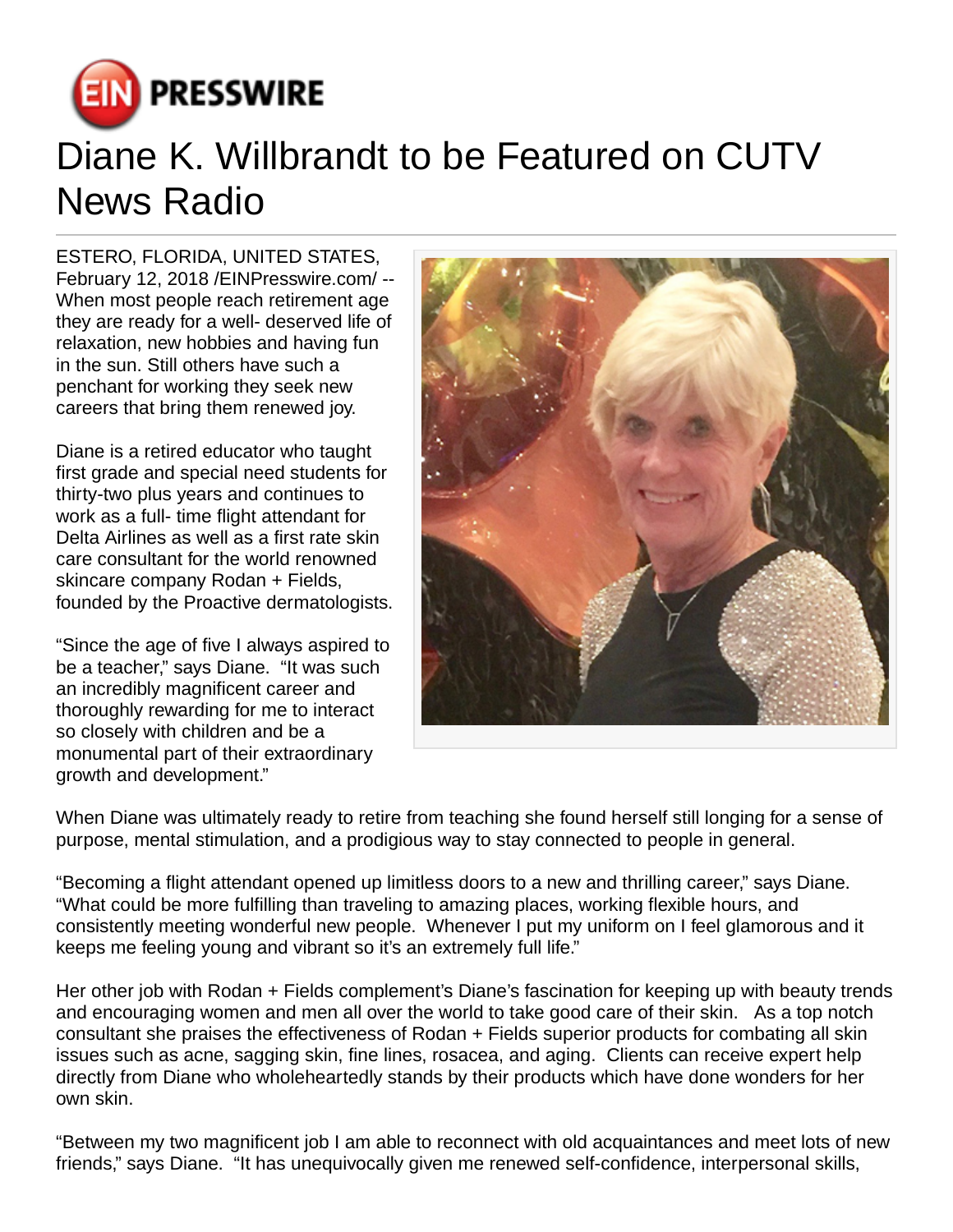self- growth and the chance to help both men and women find not only their best skin ever, but the opportunity to own their own business and work out of their homes"

Diane emphatically believes all women should seek independence, be cognizant of their true identity, and welcome new opportunities by finding the inner strength to take chances.

" I'm immensely proud of my accomplishments because I put myself through college and followed my dreams to become a teacher," says Diane. "Then when the opportunity presented itself to become a flight attendant I embraced it and have never looked back with regret."

Encouraging women to follow their career goals by doing what they love most is Diane's message of optimism and hope.

"We need to pursue our goals with dedication, devotion, and most of all love because that's the central key to everything," says Diane. "If you love what you do then you will undeniably have a fulfilling life."

CUTV news will feature Diane Willbrandt in an interview with Jim Masters on February 14th at 11 a.m.

Listen to the show on **[BlogTalkRadio](http://www.blogtalkradio.com/cutvnewsradio/2018/02/14/cutv-news-radio-spotlights-diane-k-willbrandt)**.

If you have any questions for our guest please call (347) 996-3389

For more information on Diane Willbrandt please go to dwillbrandt.myrandf.com

Lou Ceparano CUTV News (631) 850-3314 [email us here](http://www.einpresswire.com/contact_author/2443456)





This press release can be viewed online at: [http://www.einpresswire.com](http://www.einpresswire.com/)

Disclaimer: If you have any questions regarding information in this press release please contact the company listed in the press release. Please do not contact EIN Presswire. We will be unable to assist